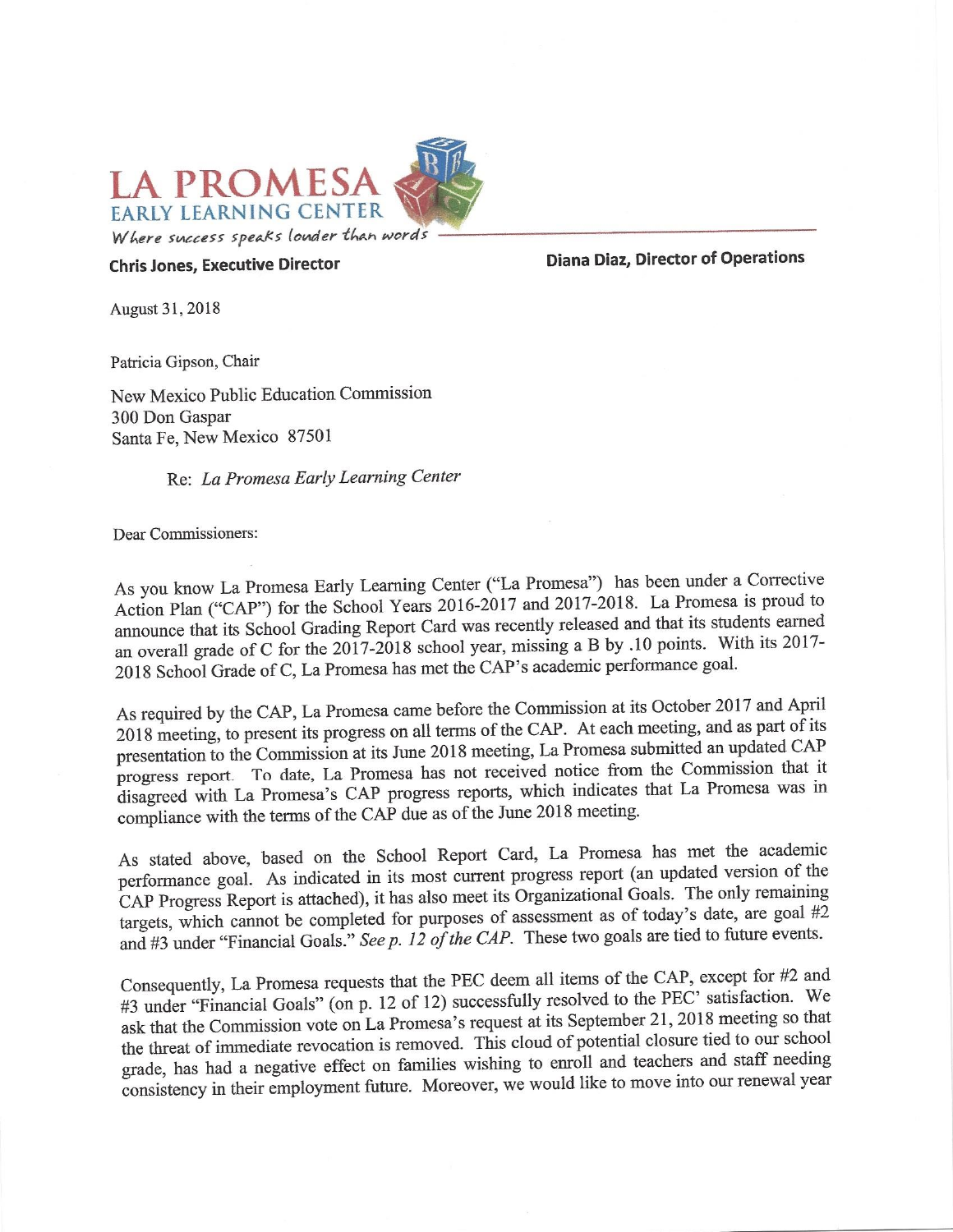(2019-2020) with these matters concluded.

La Promesa will report on the remaining financial goal as the information is available. We appreciate the opportunity to demonstrate to the Commission that La Promesa's new leadership is up to the task of improving the academic performance of our students and proving financial accountability and operational transparency.

Sincerely yours, LA PROMESA EARLY LEARNING CENTER

By: Ret/Brig/Gen. Judy Griego Governing Council President

By:

Chris<sup>J</sup>ones **Executive Director** 

Enclosure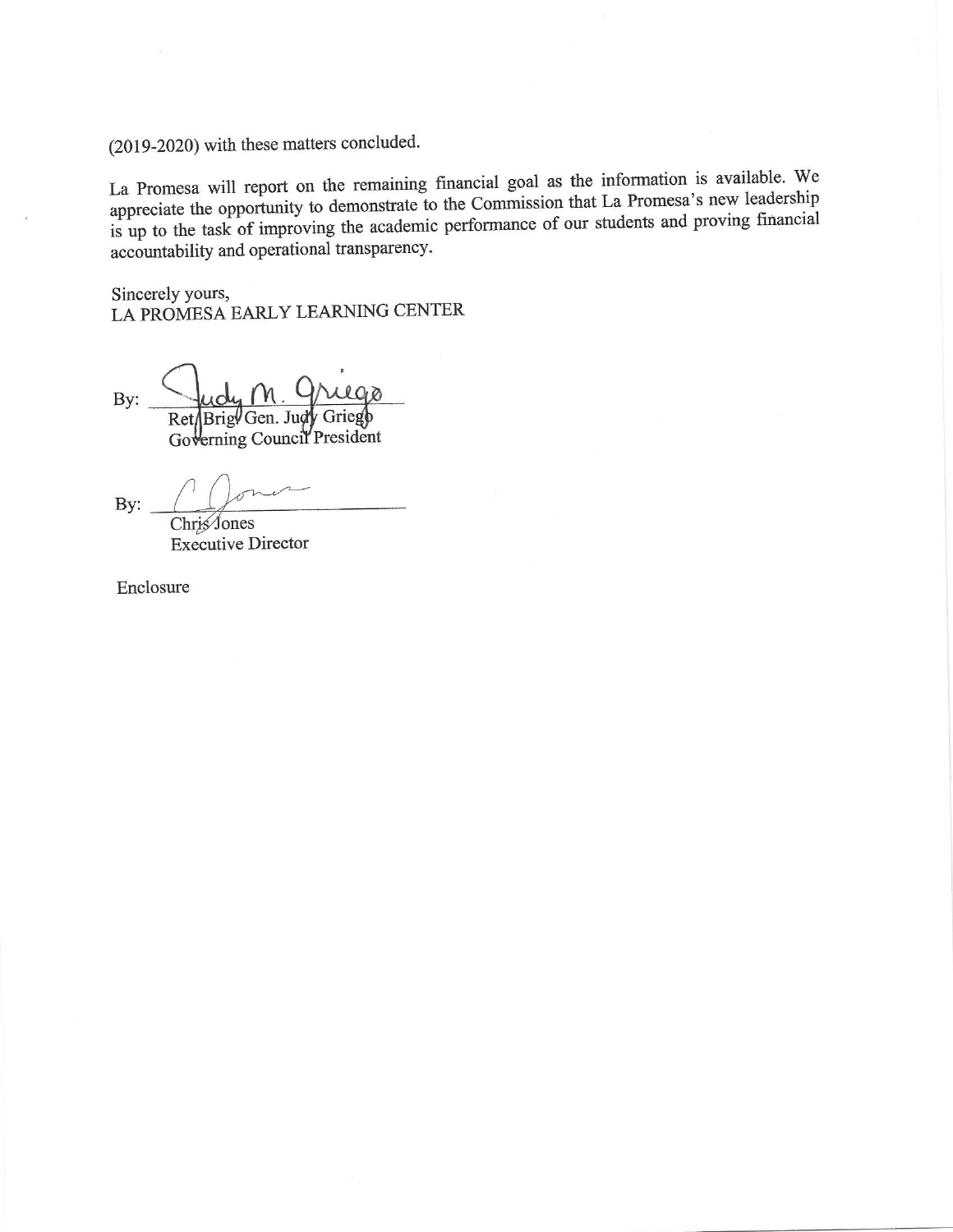| Name of Charter<br>School             | La Promesa Early Learning Center                                                                                                                                                                                                                                                                                                                                                                                             |                                 |                       | School State ID Number                                 | 528                                                                                                                                                                                                                                                                                                                                                                                                                                                                                                                                       |
|---------------------------------------|------------------------------------------------------------------------------------------------------------------------------------------------------------------------------------------------------------------------------------------------------------------------------------------------------------------------------------------------------------------------------------------------------------------------------|---------------------------------|-----------------------|--------------------------------------------------------|-------------------------------------------------------------------------------------------------------------------------------------------------------------------------------------------------------------------------------------------------------------------------------------------------------------------------------------------------------------------------------------------------------------------------------------------------------------------------------------------------------------------------------------------|
| <b>Head Administrator</b>             | <b>Chris Jones</b>                                                                                                                                                                                                                                                                                                                                                                                                           |                                 |                       | <b>School Years</b>                                    | 2016-2017, 2017-2018                                                                                                                                                                                                                                                                                                                                                                                                                                                                                                                      |
| Governing Board<br>Approval Date      |                                                                                                                                                                                                                                                                                                                                                                                                                              |                                 |                       | <b>Submission Date</b>                                 | $1-Sep-18$                                                                                                                                                                                                                                                                                                                                                                                                                                                                                                                                |
|                                       | <b>GENERAL AGREEMENT</b>                                                                                                                                                                                                                                                                                                                                                                                                     |                                 |                       |                                                        |                                                                                                                                                                                                                                                                                                                                                                                                                                                                                                                                           |
| Monitoring tool<br>reports to PEC/CSD | The school will provide a report on the progress of the<br>CAP at the PEC's October 2017 and April 2018 meetings.<br>Hereafter these reports are referred to as the CAP<br>Progress Reports.                                                                                                                                                                                                                                 |                                 |                       |                                                        | Monitoring reports provided October<br>2017, April 2018, June 2018 and<br>September 2018.                                                                                                                                                                                                                                                                                                                                                                                                                                                 |
| <b>CAP Requirement</b>                | <b>CAP Requirement description</b>                                                                                                                                                                                                                                                                                                                                                                                           | <b>Notes on CAP requirement</b> | Date of<br>Completion | <b>Evidence required to support</b><br>the requirement | Monitoring report update                                                                                                                                                                                                                                                                                                                                                                                                                                                                                                                  |
|                                       | <b>ACADEMIC GOALS</b>                                                                                                                                                                                                                                                                                                                                                                                                        |                                 |                       |                                                        |                                                                                                                                                                                                                                                                                                                                                                                                                                                                                                                                           |
|                                       | 1. For the SY17-18, the School will show that it has met<br>the academic goals of this CAP, if it earns a letter grade<br>of "C" according to the New Mexico A-F grading system<br>("School Grade"), or that it met all other Academic<br>Performance Indicators (#2, #3 and #4, collectively<br>referred to as the "Short Cycle Assessment Indicators")<br>as set forth in the 2017 Amendment to Performance<br>lFramework. |                                 | Aug-18                | <b>School Grading Report Card</b><br>2018              | School grade increased to a 'D' as<br>indicated by the School Grading Report<br>Card 2017. 2018 School Grading Report<br>Card will be released in Fall 2018.<br>Discussed during the April 2018 PEC<br>Meeting. Performance Framework data<br>has been submitted to Katie Poulos<br>with the Jun 15 PEC packet. The school<br>is still awaiting the release of the 2018<br>School Grading Report Card. The School<br>earned a final grade of "C" on the 2018<br><b>School Grading Report Card. GOAL</b><br><b>SUCCESSFULLY COMPLETED.</b> |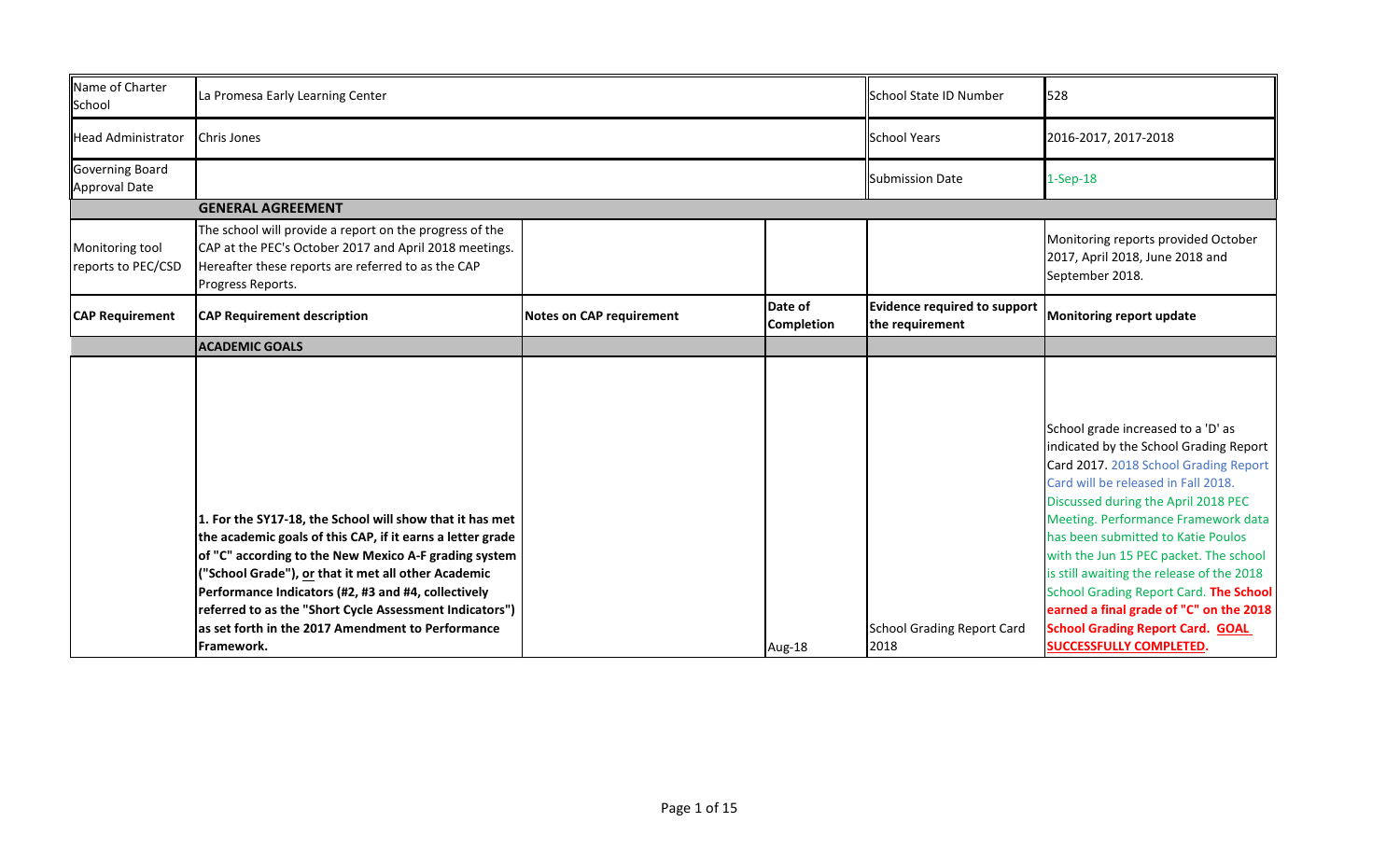| <b>GENERAL AGREEMENT</b>                                  |        |                                |                                          |
|-----------------------------------------------------------|--------|--------------------------------|------------------------------------------|
| 2. By May 20, 2018, the School will provide NWEA          |        |                                | NWEA is unable to build a custom         |
| testing data to CSD. The testing data may be in the form  |        |                                | report for LPELC that captures overall   |
| of raw data or a specialized report generated by NWEA     |        |                                | student proficiency and 1.5 years        |
| for the School. The CSD will review the NWEA              |        |                                | growth. In accordance with the           |
| data/report and WIDA results and make                     |        |                                | peformance framework, the school is      |
| recommendations to the PEC at its June 2017 meeting as    |        |                                | the NWEA 'Achievement Status and         |
| to whether the School has met its Short Cycle             |        |                                | Growth Summary Report' to perform a      |
| Assessment Indicators. If the PEC votes to accept the     |        |                                | straight across calculation in which     |
| CSD's recommendations that the School does not meet       |        |                                | 'Projected Growth' is being compared     |
| the Short Cycle Assessment Indicators, then the School    |        |                                | against 'Observed Growth' to determine   |
| may have a third party review the CSD's interpretation of |        |                                | whether students have met 1.5 years      |
| the data or the NWEA generated report prior to any        |        |                                | growth goal. Students scoring/ranking    |
| decision by the PEC to proceed with a revocation          |        |                                | in the 41st percentile are considered    |
| hearing, alternatively, if the NWEA report and the WIDA   |        |                                | 'Average' per NWEA.                      |
| results show the School met its Short Cycle Assessment    |        |                                | Raw data was sent to the CSD on May      |
| Indicators, the School will have satisfied the Corrective |        |                                | 21 (next business day following May      |
| Action Plan, and no further consideration of the School   |        |                                | 20). The school is awaiting the CSD      |
| Grade is contemplated to demonstrate that the School      |        |                                | analysis. Our analysis demonstrates that |
| met the CAP academic goals. If the PEC determines that    |        |                                | academic indicator goals were met for    |
| the School did not meet its Short Cycle Assessment        |        |                                | both Math and Reading. The School        |
| Indicators, the School may meet the academic              |        |                                | met this goal by earning a "C". GOAL     |
| requirements of the CAP by earning a School Grade of a    |        |                                | <b>SUCCESSFULLY COMPLETED.</b>           |
| 'C" and no proceedings to revoke the School's charter     |        |                                |                                          |
| shall commence prior to the statewide release of school   |        | <b>NWEA Current Status and</b> |                                          |
| grades and the School's opportunity to appeal the         |        | <b>Student Growth Summary</b>  |                                          |
| School Grade below a "C".                                 |        | <b>Report Overview</b>         |                                          |
|                                                           |        | NWEA Raw Data (Vendor          |                                          |
|                                                           |        | Reports)                       |                                          |
|                                                           |        | <b>NWEA Blog RE: 1.5 years</b> |                                          |
|                                                           |        | Growth; August 2018 School     |                                          |
|                                                           | Aug-18 | <b>Grading Report Card</b>     |                                          |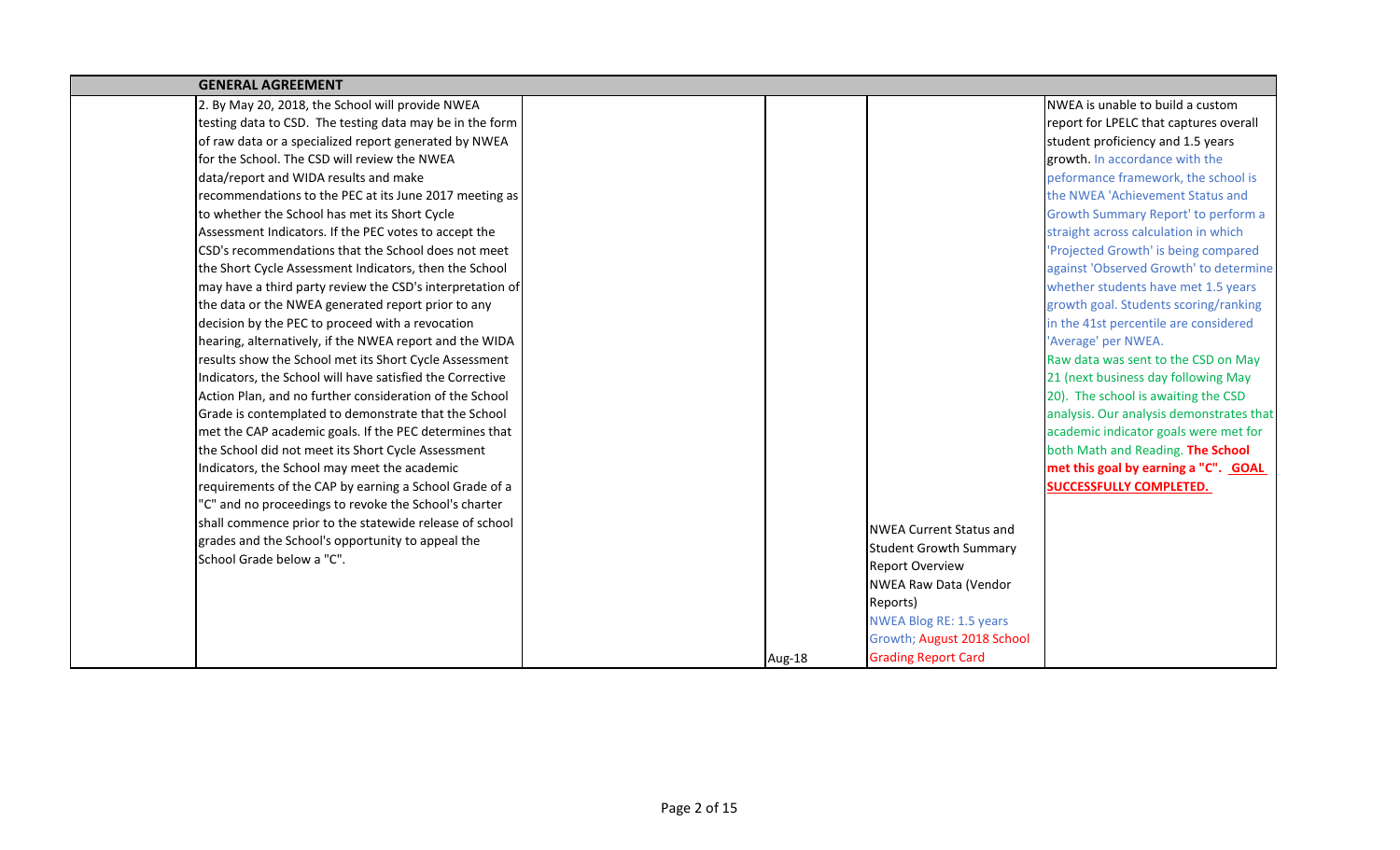|             | <b>GENERAL AGREEMENT</b>                                     |           |                               |                                        |
|-------------|--------------------------------------------------------------|-----------|-------------------------------|----------------------------------------|
|             | 3. If the School, after all reviews and appeals              |           |                               | The school is still awaiting the       |
|             | contemplated herein, does not make a School Grade of         |           |                               | final CSD analysis as well as the 2018 |
|             | "C" or does not meet its Short Cycle Assessment              |           |                               | school letter grade that should be     |
|             | Indicators as concluded by the PEC, the PEC will schedule    |           |                               | released in August 2018. Significant   |
|             | a revocation hearing to commence within fifteen days         |           |                               | academic growth has occurred and the   |
|             | after its determination that the School has not met the      |           |                               | school's finances have been remedied   |
|             | academic goals of the CAP.                                   |           |                               | within the last school year, which we  |
|             |                                                              |           |                               | feel warrants a cease of discussion    |
|             |                                                              |           |                               | regarding revocation proceedings.      |
|             |                                                              |           |                               | <b>ACTION NOT REQUIRED. AUTOMATIC</b>  |
|             |                                                              |           |                               | <b>REVOCATION CONSEQUENCE</b>          |
|             |                                                              |           |                               | <b>PREEMPTED BY SCHOOL MEETING</b>     |
|             |                                                              |           |                               | LETTER GRADE OF C FOR 2017-2018        |
|             |                                                              |           |                               | <b>SCHOOL YEAR.</b>                    |
|             |                                                              |           |                               |                                        |
|             |                                                              | <b>NA</b> | Appeals Form (SOAP)           |                                        |
|             | The Academic Performance Framework will be                   |           |                               |                                        |
|             | modified as follows                                          |           |                               |                                        |
|             | 4. The Academic Performance Indicators originally            |           |                               | Revisions to performance indicators    |
|             | agreed to by the School and PEC will be revised and          |           |                               | were agreed upon during an April 25    |
|             | referred to hereafter as the "Amended Performance            |           |                               | sub-committee meeting and further      |
|             | Framework". Academic Performance Indicator #1 of the         |           |                               | reviewed and developed in conjunction  |
|             | Amended Performance Framework shall reflect that the         |           |                               | with Julia Barnes.                     |
|             | School will have met the academic requirements of the        |           |                               | <b>Completed in May 2017.</b>          |
|             | CAP, if it earns a School Grade of "C" for SY '17-'18, after | 5/12/2017 |                               |                                        |
|             | any allowable appeal of its grade to PED Assessment          |           |                               |                                        |
|             | Bureau.                                                      |           |                               |                                        |
|             |                                                              |           | May 12, 2017 PEC Summary      |                                        |
| Academic    |                                                              |           | <b>Meeting Notes/ Minutes</b> |                                        |
| Performance |                                                              |           | <b>Revised Academic</b>       |                                        |
| Framework   |                                                              |           | Performance Framework         |                                        |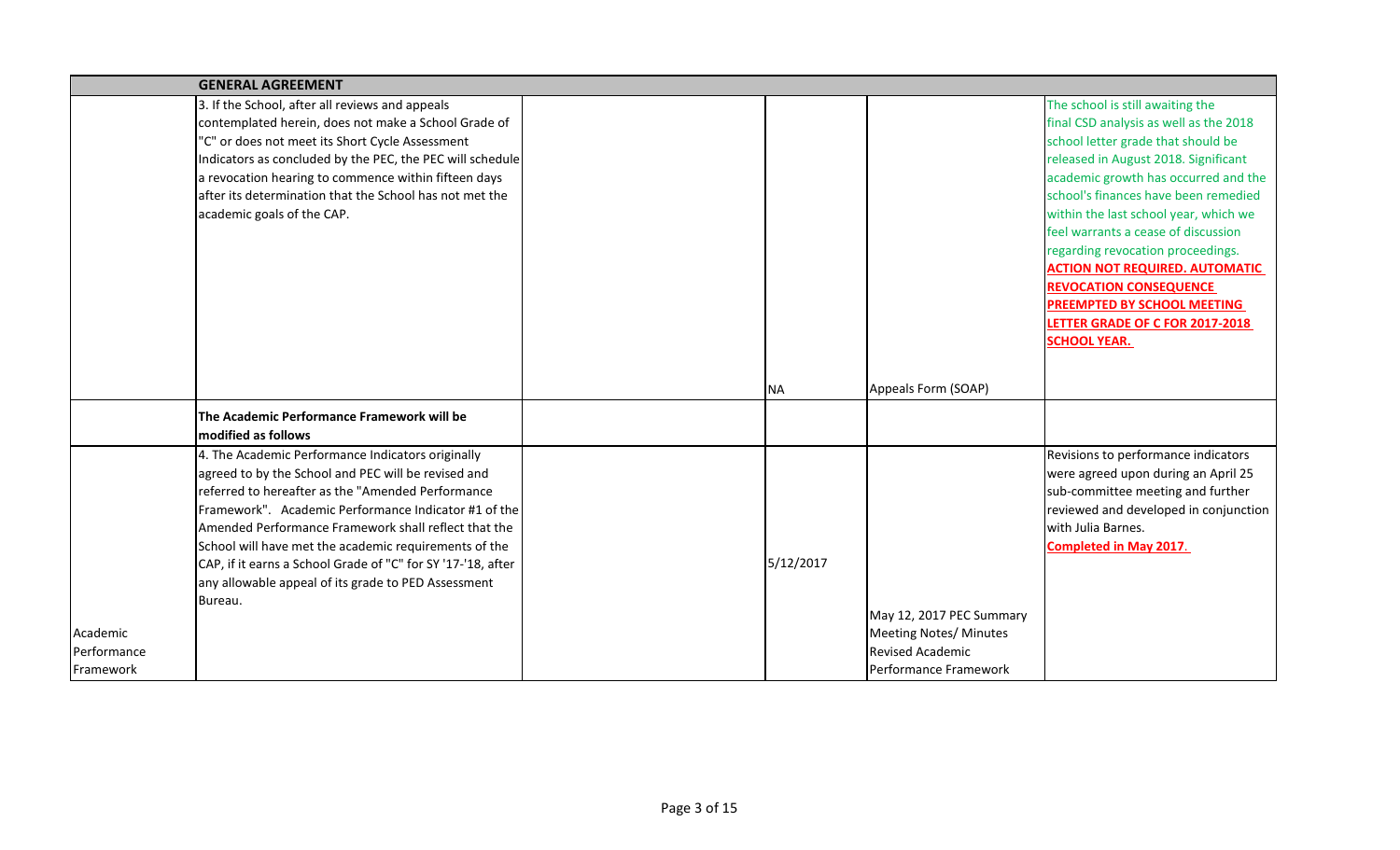|                                      | <b>GENERAL AGREEMENT</b>                                                                                                                                                                |           |                                                                                       |                                                                                                                                                                                                                                                                                                                                                                                                                                                                                                                                 |
|--------------------------------------|-----------------------------------------------------------------------------------------------------------------------------------------------------------------------------------------|-----------|---------------------------------------------------------------------------------------|---------------------------------------------------------------------------------------------------------------------------------------------------------------------------------------------------------------------------------------------------------------------------------------------------------------------------------------------------------------------------------------------------------------------------------------------------------------------------------------------------------------------------------|
| Academic<br>Performance<br>Framework | 5. The Academic Performance Indicator #2 (Reading)<br>redefines the student cohort as those students without<br>an IEP. The definition of growth is defined as 1.5 years<br>growth.     | 4/25/2017 | <b>Revised Academic</b><br>Performance Framework<br>NWEA Blog RE: 1.5 years<br>Growth | Revisions to performance indicators<br>were agreed upon during an April 25<br>sub-committee meeting and further<br>reviewed and developed in conjunction<br>with Julia Barnes. The school plans to<br>submit to the CSD and PEC a full<br>analysis of all data. One of which data<br>presentations will include Kindergarten<br>and SWD (LPELC was designated a TIS<br>due to SPED subgroup performance).<br>The school's analysis includes scenarios<br>that remove and include Kindergarten<br>and SWD. Completed April 2017. |
| Academic<br>Performance<br>Framework | 6. The Academic Performance Indicator #3 (Math)<br>redefines the student cohort as those students without<br>an IEP. The definition of <b>growth</b> is defined as 1.5 years<br>growth. | 4/25/2017 | <b>Revised Academic</b><br>Performance Framework<br>NWEA Blog RE: 1.5 years<br>Growth | Revisions to performance indicators<br>were agreed upon during an April 25<br>sub-committee meeting and further<br>reviewed and developed in conjunction<br>with Julia Barnes. The school plans to<br>submit to the CSD and PEC a full<br>analysis of all data. One of which data<br>presentations will include Kindergarten<br>and SWD (LPELC was designated a TIS<br>due to SPED subgroup performance).<br>The school's analysis includes scenarios<br>that remove and include Kindergarten<br>and SWD. Completed April 2017. |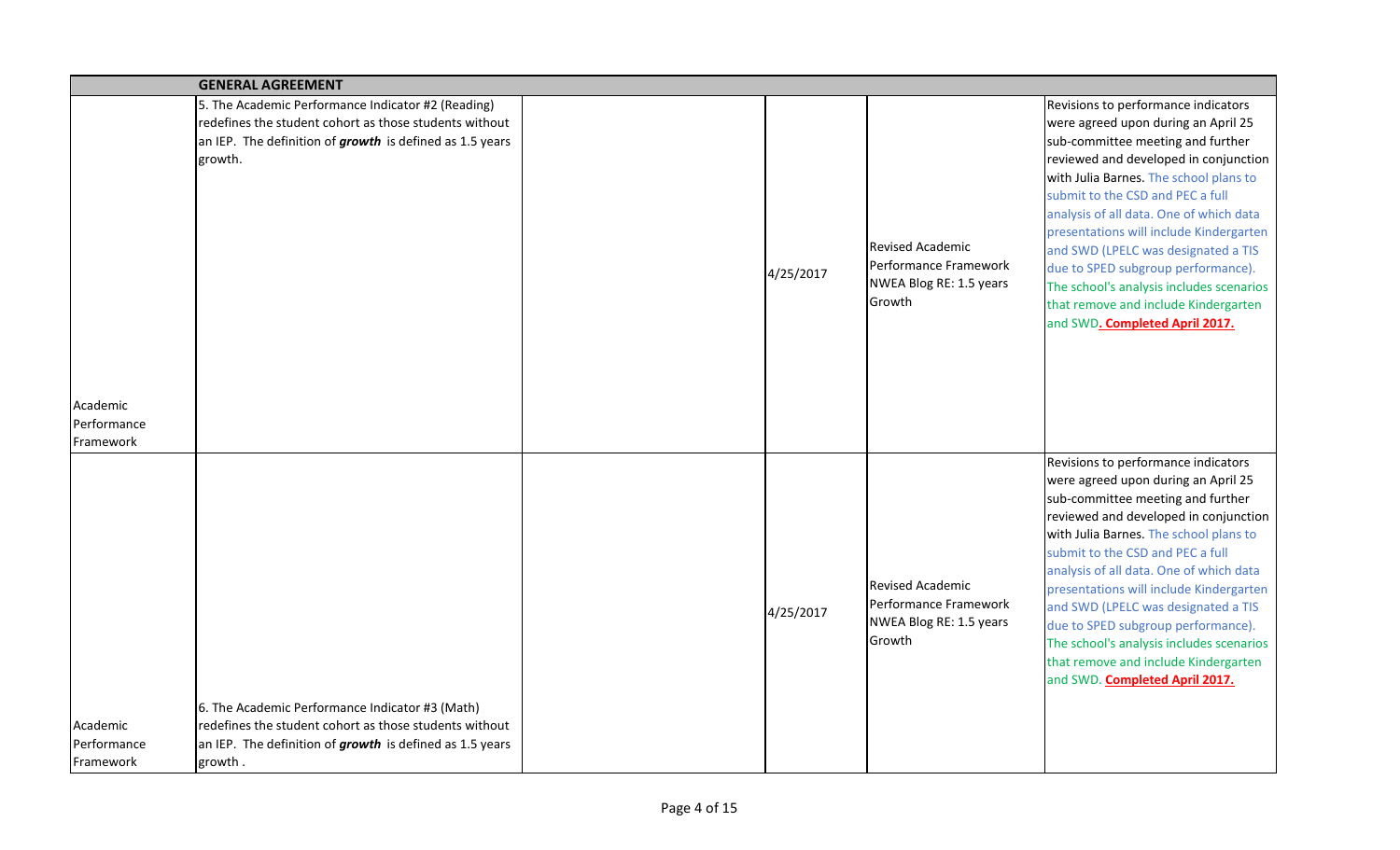| <b>GENERAL AGREEMENT</b>                                                                                                                                                                                                                                                                                                                                                                                                                                                                                                                                                                                                                     |           |                                                     |                                                                                                                                                                                                                                                                                                                                                                                                                                                                                                                 |
|----------------------------------------------------------------------------------------------------------------------------------------------------------------------------------------------------------------------------------------------------------------------------------------------------------------------------------------------------------------------------------------------------------------------------------------------------------------------------------------------------------------------------------------------------------------------------------------------------------------------------------------------|-----------|-----------------------------------------------------|-----------------------------------------------------------------------------------------------------------------------------------------------------------------------------------------------------------------------------------------------------------------------------------------------------------------------------------------------------------------------------------------------------------------------------------------------------------------------------------------------------------------|
| 7. The School will provide the raw data/report to CSD by<br>May 20, 2018. If no specialized report has been created<br>by NWEA, CSD must provide its data interpretation by no<br>later 20 business days from the date the School provides<br>the raw data. If not analyzed and reported to the School<br>by that deadline, then the School's interpretation of the<br>raw data will be binding on the CSD and the PEC. If the<br>School disagrees with CSD's interpretation of the raw<br>data, then a third party will be hired to review the<br>results, at the School's cost, and jointly selected by the<br><b>IPEC and the School.</b> | 21-May-18 | Raw data files provided to<br>CSD.                  | A specialized report that captures<br>student proficiency and 1.5 years<br>growth is not available by NWEA. The<br>school's data interpretation and raw<br>data via vendor reports will be provided<br>to the CSD on or before May 20, 2018.<br>Raw data was sent to the CSD on May<br>21 (next business day following May<br>20). The school is awaiting the CSD<br>analysis. Our analysis demonstrates that<br>academic indicator goals were met for<br>both Math and Reading. Completed<br><b>May 2018</b> . |
| Raw, student level short cycle assessment data for<br>la.<br>the current year and 2015-2016, the first year the school<br>Iwas under contract.                                                                                                                                                                                                                                                                                                                                                                                                                                                                                               | 7/12/2017 | <b>Emails to KP</b><br><b>Email from BR</b>         | Data was originally sent to KP on<br>7/12/2017.<br><b>Completed July 2017.</b>                                                                                                                                                                                                                                                                                                                                                                                                                                  |
| Raw, student level WIDA data for the current year<br>lb.<br>and 2015-2016, the first year the school was under<br>contract.                                                                                                                                                                                                                                                                                                                                                                                                                                                                                                                  | 8/17/2017 | <b>Email from BR</b><br><b>WebEPSS Verification</b> | Uploaded to WebEPSS.<br><b>Completed August 2017.</b>                                                                                                                                                                                                                                                                                                                                                                                                                                                           |
| <b>ORGANIZATION GOALS</b>                                                                                                                                                                                                                                                                                                                                                                                                                                                                                                                                                                                                                    |           |                                                     |                                                                                                                                                                                                                                                                                                                                                                                                                                                                                                                 |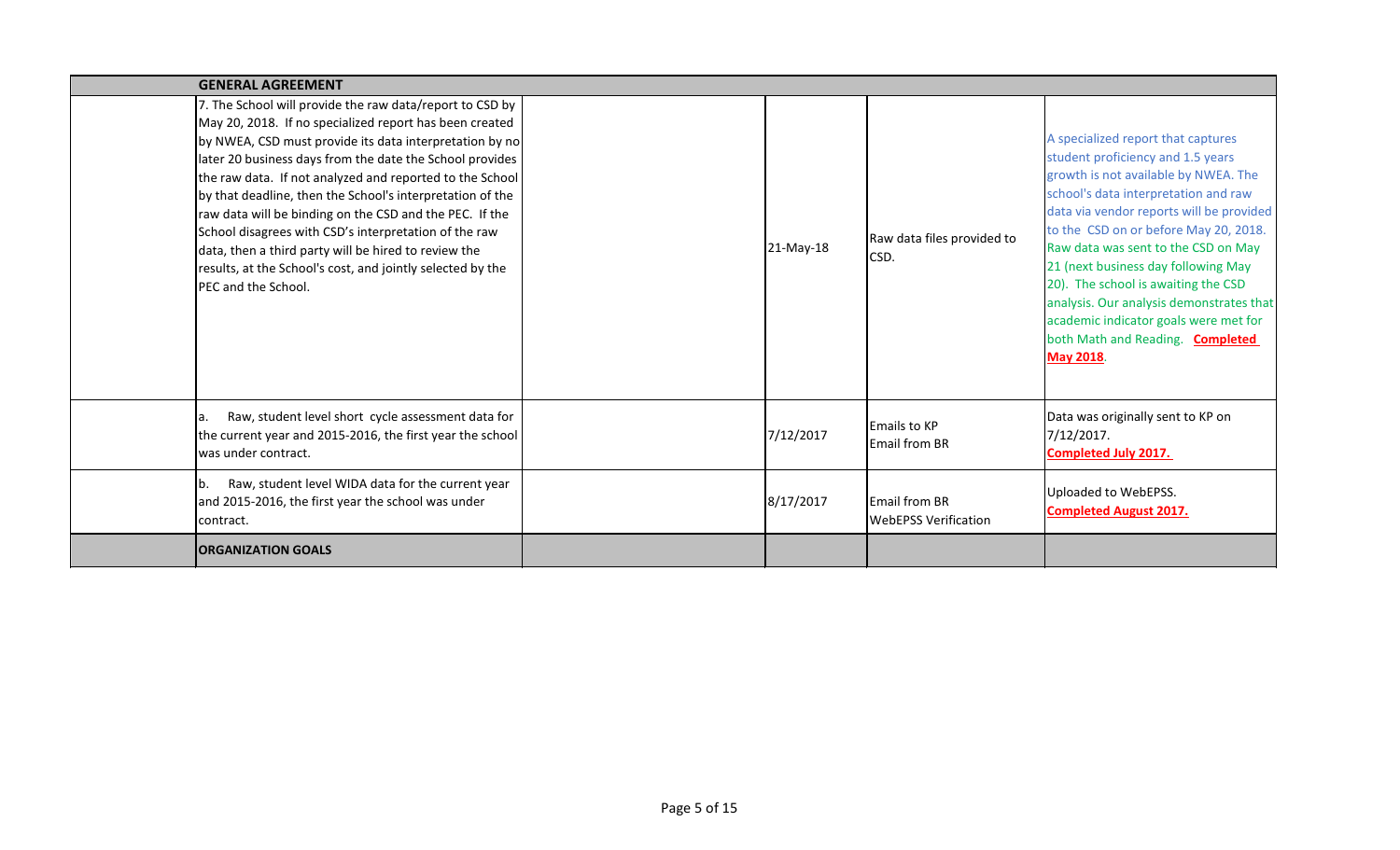| <b>GENERAL AGREEMENT</b>                                                                                                                                                                                                                                                                                               |                                                                                                                                                                                                                                                                                                                                                                                                                                                                                                                                                                                                                                                                                                                                                                                                                                                                                                                                                        |                                                                                                                                     |                                                                                                                                                                                                                                                                                                                                                                                                                     |
|------------------------------------------------------------------------------------------------------------------------------------------------------------------------------------------------------------------------------------------------------------------------------------------------------------------------|--------------------------------------------------------------------------------------------------------------------------------------------------------------------------------------------------------------------------------------------------------------------------------------------------------------------------------------------------------------------------------------------------------------------------------------------------------------------------------------------------------------------------------------------------------------------------------------------------------------------------------------------------------------------------------------------------------------------------------------------------------------------------------------------------------------------------------------------------------------------------------------------------------------------------------------------------------|-------------------------------------------------------------------------------------------------------------------------------------|---------------------------------------------------------------------------------------------------------------------------------------------------------------------------------------------------------------------------------------------------------------------------------------------------------------------------------------------------------------------------------------------------------------------|
| 1. The principal must seek out leadership development<br>opportunities and, on a quarterly basis, report on his<br>attempts to find and participate in such programs to the<br>PEC. In addition, we strongly recommend the principal<br>apply for Principals Pursuing Excellence at the next<br>available opportunity. | The School's head administrator will make<br>an oral presentation describing the<br>leadership development opportunities he<br>plans to complete or has completed to<br>the PEC during the October PEC meeting<br>as part of the School's CAP Progress<br>Report. PEC will approve/modify the head<br>administrator's plans for leadership<br>development for 2017-2018 at its October<br>2017 meeting. The head administrator<br>may provide proof of professional<br>development that he has completed or in 10/12/2017<br>which he is enrolled for SY2017-2018 to<br>the PEC during its October 2017 PEC<br>meeting and request that the PEC<br>approve these courses to satisfy the CAP<br>requirement. The head administrator<br>shall provide evidence that he has<br>completed the leadership development as<br>approved by the PEC at its October 2017<br>meeting as part of his CAP Progress<br>Report during the April, 2018 PEC<br>meeting. | <b>Head Administrator Training</b><br>Proposal<br><b>MCREL Certificate of</b><br>Completion<br>MCREL program packet<br>MCREL agenda | First leadership development training<br>took place in July 2017, second in<br>November 2017, and third in March<br>2018.<br>Head Administrator has identified<br>additional training opportunities for SY<br>18-19 focused on leadership and<br>continuous improvement. These<br>trainings were included in the Title II<br>application submitted June 11.<br><b>Completed for SY 2016-2017 and 2017-</b><br>2018. |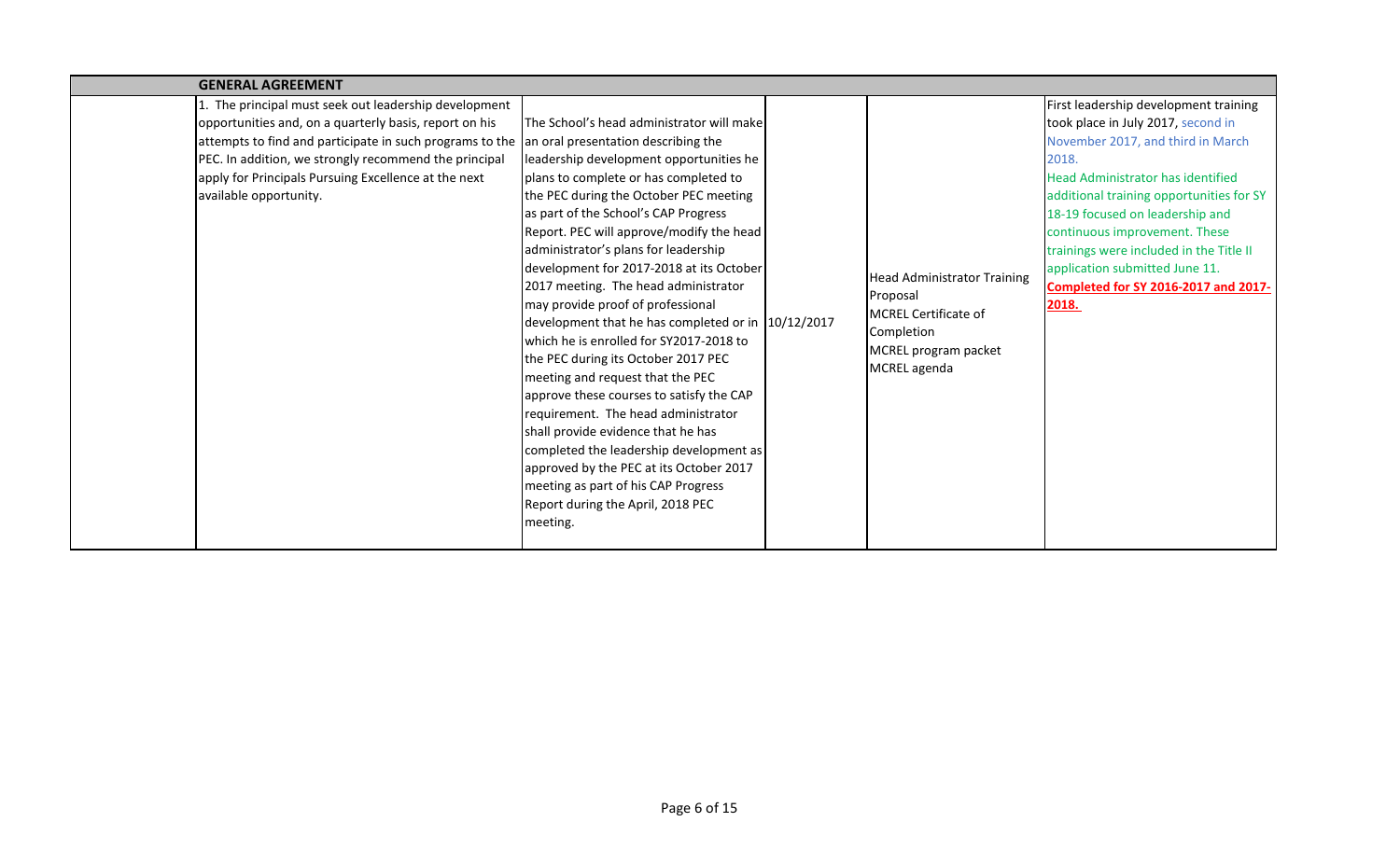| <b>GENERAL AGREEMENT</b>                                                                                                                                                                                                                                                                                                               |                                                                                                                                                                                                                                                                                                                  |                                                                                                                                                                                                                                                                                                                                                                                                                                                                                                                                                                                                                                 |
|----------------------------------------------------------------------------------------------------------------------------------------------------------------------------------------------------------------------------------------------------------------------------------------------------------------------------------------|------------------------------------------------------------------------------------------------------------------------------------------------------------------------------------------------------------------------------------------------------------------------------------------------------------------|---------------------------------------------------------------------------------------------------------------------------------------------------------------------------------------------------------------------------------------------------------------------------------------------------------------------------------------------------------------------------------------------------------------------------------------------------------------------------------------------------------------------------------------------------------------------------------------------------------------------------------|
| 2. Beginning in SY '17-'18, the school must work with the<br>Student Achievement and School Turnaround Division to<br>implement the NMDASH improvement planning process<br>and after completing the planning must continue to<br>implement the 90-day planning, implementation and<br>monitoring process for the term of the contract. | NM Dash Plan<br>9-2-17 GC Minutes<br>NM Dash eEmail<br>Correspondence with SM from<br>Student Achievement and<br>9/2/2017<br><b>Turnaround Division</b><br>1/26/2018<br>1/26/18 CSD Visit - Monitoring<br><b>Tool Feedback from STD</b><br>(Severo Martinez)<br>Implementation Report<br><b>NM Dash Calendar</b> | NM Dash Plan approved by GC on<br>9/2/17.<br>NM Dash covered during previous PEC<br>meetings in school reports. Final 90 day<br>checkpoint is scheduled for June 14.<br>Annual goals and focus areas have<br>already been identified by the NM Dash<br>team for SY 18-19. The School is<br>incompliance with the NMDASH<br>requirements and has not received<br>notice that it has not successfully<br>completed this requirement to date.<br>The School will continue NMDASH of<br>2018-2019 and 2019-2020. On<br>8/20/2018, the LPELC director was<br>informed by Severo Martinez that<br>access to the NM Dash online system |
| Attend all available training from Student<br>la.<br>Achievement and School Turnaround Division on<br>implementing NMDASH.                                                                                                                                                                                                             | <b>NM Dash Training</b><br>8/28/2017<br>Confirmation                                                                                                                                                                                                                                                             | All NM Dash required trainings were<br>attended for SY 17-18.<br>Covered during previous meetings. The<br>term of the CAP is SY2016-2017 and<br>2018-2017. The School has completed<br>this requirement for the term of the<br>CAP. GOAL SUCCESFULLY COMPLETED.                                                                                                                                                                                                                                                                                                                                                                 |
| Within this process identify specific adult action<br>Ib.<br>steps to support the academic improvement for all<br>students.                                                                                                                                                                                                            | <b>NM Dash Implementation</b><br>9/2/2017<br>Report                                                                                                                                                                                                                                                              | Phase Two of Nivi Dash is underway<br>(2nd 90 Day Plan).<br>NM Dash covered during previous PEC<br>meetings in school reports. Final 90 day<br>checkpoint is scheduled for June 14.<br>Annual goals and focus areas have<br>already been identified by the NM Dash<br>team for SY 18-19. The School has<br>complied with NMDASH for the term of<br>o CAD This target is nart of the                                                                                                                                                                                                                                             |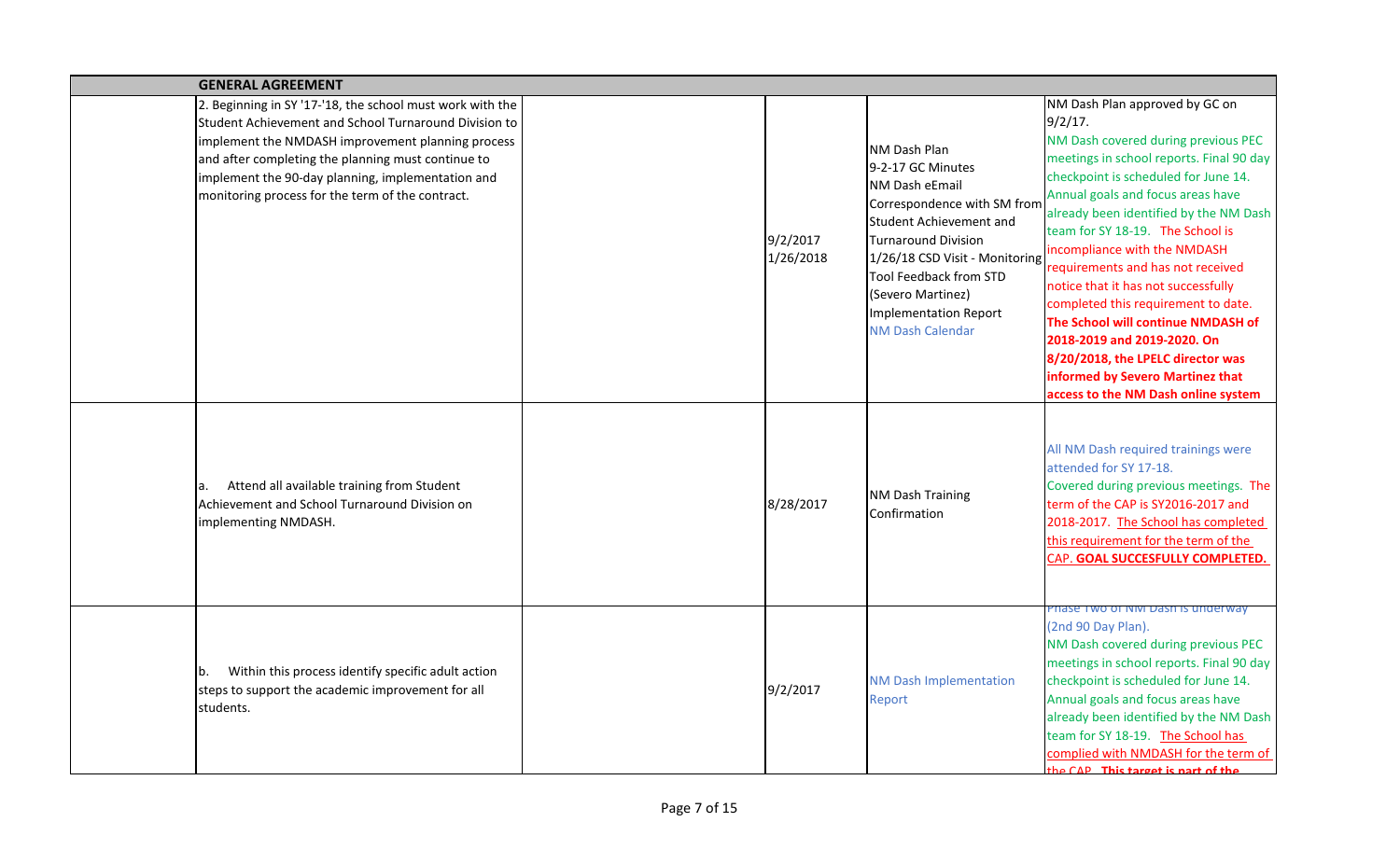| <b>GENERAL AGREEMENT</b>                                                                                                                |                                          |                                                                                      |                                                                                                                                                                                                                                                                                                                                                                                                                                                                                                                   |
|-----------------------------------------------------------------------------------------------------------------------------------------|------------------------------------------|--------------------------------------------------------------------------------------|-------------------------------------------------------------------------------------------------------------------------------------------------------------------------------------------------------------------------------------------------------------------------------------------------------------------------------------------------------------------------------------------------------------------------------------------------------------------------------------------------------------------|
| Utilize the NMDASH Online system to report<br>improvement planning and implementation after<br>completing the offline planning process. | 10/5/2017<br>3/1/20018                   | <b>Emails between CJ and SM RE:</b><br>Phase 2 Input                                 | Phase Two of NM Dash is underway<br>(2nd 90 Day Plan).<br>NM Dash covered during previous PEC<br>meetings in school reports. Final 90 day<br>checkpoint is scheduled for June 14.<br>Annual goals and focus areas have<br>already been identified by the NM Dash<br>team for SY 18-19. The School has<br>complied with NMDASH for the term<br>of the CAP. This target is part of the<br><b>NMDASH process and as stated above</b><br>the school will continue the NMDASH<br>process for the term of its contract. |
| Seek input and feedback from the Student<br>Id.<br>Achievement and School Turnaround Division, as<br>available.                         | 8/14/17-8/18/17<br>1/26/2018<br>3/1/2018 | 1/26/18 CSD Visit - Monitoring<br><b>Tool Feedback from STD</b><br>(Severo Martinez) | Leadership and walkthrough resources<br>have been provided by STD as has<br>feedback regarding the school's phase<br>two NM Dash plan.<br>Covered during previous PEC meetings.<br>The School has complied with<br><b>NMDASH for the term of the CAP. This</b><br>target is part of the NMDASH process<br>and as stated above the school will<br>continue the NMDASH process for the<br>term of its contract.                                                                                                     |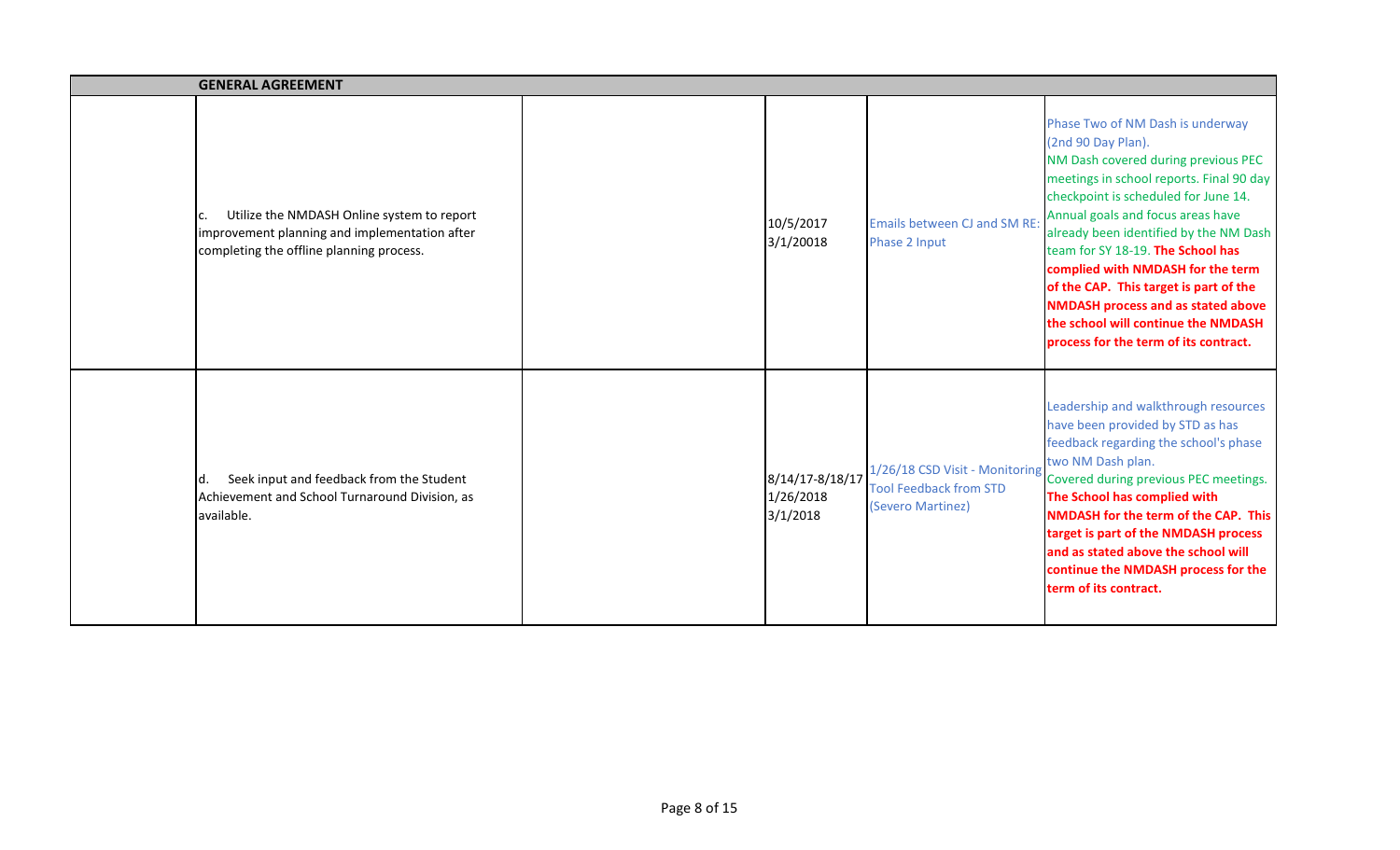| <b>GENERAL AGREEMENT</b>                                                                                                                                                                                                                                                                                                       |  |                         |                                                                                       |                                                                                                                                                                                                                                                                                                                                                                  |  |  |
|--------------------------------------------------------------------------------------------------------------------------------------------------------------------------------------------------------------------------------------------------------------------------------------------------------------------------------|--|-------------------------|---------------------------------------------------------------------------------------|------------------------------------------------------------------------------------------------------------------------------------------------------------------------------------------------------------------------------------------------------------------------------------------------------------------------------------------------------------------|--|--|
| Demonstrate, during two annual site visits, which<br>e.<br>will be conducted in October and January annually for<br>the term of the contract, the implementation of the<br>improvement plan through appropriate artifacts. CSD<br>will attempt to coordinate site visits with other bureaus<br>to take place at the same time. |  | 10/20/2017<br>1/26/2018 | <b>Monitoring Tool Feedback</b><br>(Still incomplete - CSD has 45<br>days to respond) | Both site visits have been conducted in<br>accordance with charter contract.<br>Final Monitoring Report received in<br>April 2018.<br>The School has complied with<br><b>NMDASH</b> for the term of the CAP. This<br>target is part of the NMDASH process<br>and as stated above the school will<br>continue the NMDASH process for the<br>term of its contract. |  |  |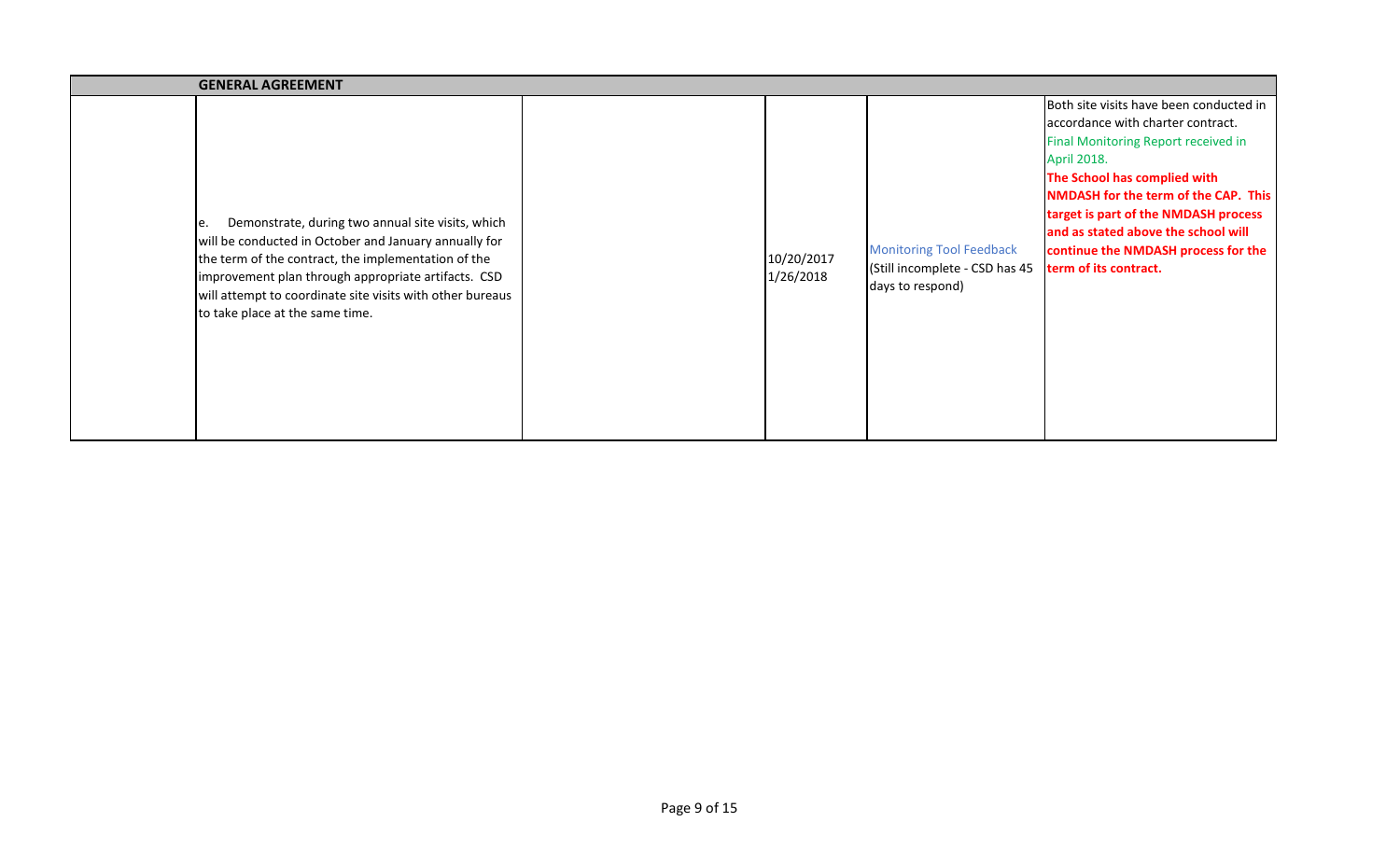| <b>GENERAL AGREEMENT</b>                                                                                                                                                                                                                                                                                                                                                                                                          |                                                                                                                                                                                                                                                                                                                                                                                                                                                         |           |                                           |                                                                                                                                                                                                                                                                                                                                                                                                                                                                                                                                                                                                                                                                                                                                                                                                                                                                         |
|-----------------------------------------------------------------------------------------------------------------------------------------------------------------------------------------------------------------------------------------------------------------------------------------------------------------------------------------------------------------------------------------------------------------------------------|---------------------------------------------------------------------------------------------------------------------------------------------------------------------------------------------------------------------------------------------------------------------------------------------------------------------------------------------------------------------------------------------------------------------------------------------------------|-----------|-------------------------------------------|-------------------------------------------------------------------------------------------------------------------------------------------------------------------------------------------------------------------------------------------------------------------------------------------------------------------------------------------------------------------------------------------------------------------------------------------------------------------------------------------------------------------------------------------------------------------------------------------------------------------------------------------------------------------------------------------------------------------------------------------------------------------------------------------------------------------------------------------------------------------------|
| 3. The School's head administrator shall ensure that<br>he/she does not hire or contract with any person or<br>entity who, to the best of his/her knowledge is related to Maestas, is employed by the School and<br>Analee Maestas within the required level of<br>consanguinity defined by NMSA 1978, §22-8B-5.2(D),<br>other than Raylyn Martinez. The governing body of the<br>school must make annual assurances of the same. | The School has disclosed that Raylyn<br>Martinez, daughter of Dr. Analee<br>has been for more than three consecutive<br>years, but that she is not involved in the<br>School's finances. According to the<br>School Personnel Act, Ms. Martinez may<br>not be terminated or discharged except<br>for just cause. Ms. Martinez holds the<br>position of teacher at the School earning<br>a salary set by School's approved salary<br>scale for teachers. | 9/1/2017  | Assurance Letter                          | The school affirmatively states that<br>Analee Maestas is not currently<br>involved in the school, that no other<br>family members other than Raylyn<br>Martinez work at the school and that<br>Raylyn Martinez will not be moved into<br>an administrative capacity for the term<br>of this CAP. It will affirmatively disclose<br>if Analee Maestas or any other person<br>related to her is a member of any<br>external foundation affiliated with the<br>school. To the knowledge of the<br>leadership of the school, Ms. Maestas<br>has offered to tender her resignation on<br>the external foundation, which will be<br>accepted by the foundation when it<br>next meets and there is no member of<br>Ms. Maestas' family on any external<br>foundation affiliated with the school.<br>Covered during October PEC Meeting.<br><b>GOAL SUCCESSFULLY COMPLETED</b> |
| The school must annually provide disclosures on<br>the membership of any external foundation affiliated<br>with the school, and will meet this requirement through<br>an audit disclosure.                                                                                                                                                                                                                                        |                                                                                                                                                                                                                                                                                                                                                                                                                                                         | 9/18/2017 | Email to KP<br><b>Resignation Letters</b> | Foundation board is currently recruiting<br>new members after the resignations of<br>AM and JM.<br>Foundation has identified a potential<br>president, Carter Jones.                                                                                                                                                                                                                                                                                                                                                                                                                                                                                                                                                                                                                                                                                                    |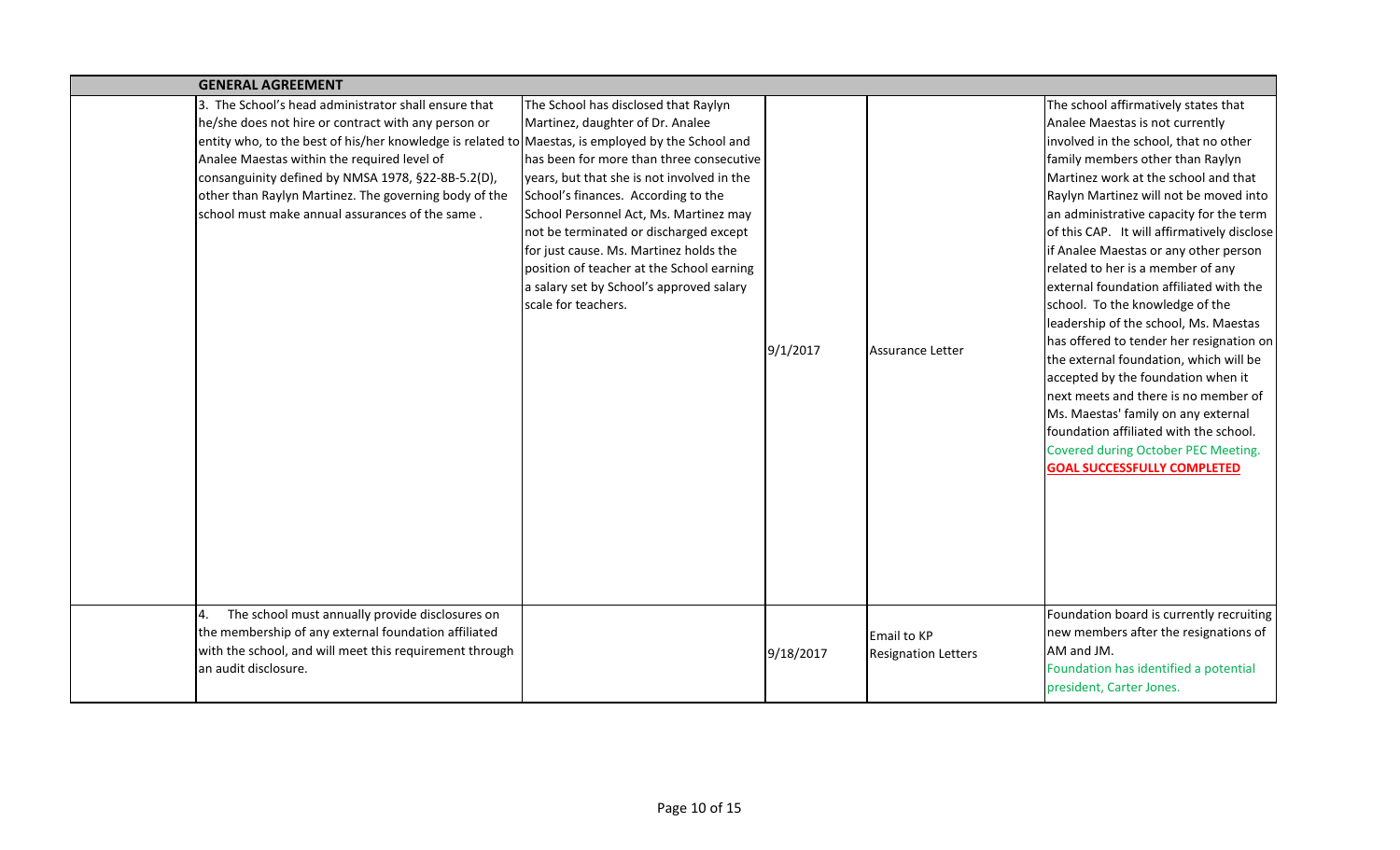| <b>GENERAL AGREEMENT</b>                                                                                                                                                                                                                                                                                                                                                                                                                                                                                                                                                                                                       |           |                                                                                         |                                                                                                                                      |
|--------------------------------------------------------------------------------------------------------------------------------------------------------------------------------------------------------------------------------------------------------------------------------------------------------------------------------------------------------------------------------------------------------------------------------------------------------------------------------------------------------------------------------------------------------------------------------------------------------------------------------|-----------|-----------------------------------------------------------------------------------------|--------------------------------------------------------------------------------------------------------------------------------------|
| 5. Develop a rigorous governance recruitment and<br>selection plan, which must be submitted to the PEC in<br>time for the School's CAP Progress Report to be<br>presented at the PEC's October 2017 meeting. The<br>governing recruitment and selection plan shall be<br>drafted to ensure future board members are<br>independent from the School's head administrator and<br>that the head administrator selects staff who have been<br>thoroughly vetted for previous professional or ethical<br>misconduct. Governing body selection criteria should<br>including the following professional experience and skill<br>sets: | 9/26/2017 | La Promesa Early Learning<br><b>Center Governing Council</b><br><b>Recruitment Plan</b> | Plan presented to PEC at October 12,<br>2017 meeting.<br>Covered during October 2017 PEC<br>Meeting. Goal Successfully<br>Completed. |
| Legal<br>a.                                                                                                                                                                                                                                                                                                                                                                                                                                                                                                                                                                                                                    | 9/26/2017 | <b>Center Governing Council</b><br>Regruitment Plan                                     | See La Promesa Early Learning Plan presented to PEC at October 12,<br>2017 meeting. <b>Goal Successfully</b><br>Completed.           |
| Academic leadership<br>Ib.                                                                                                                                                                                                                                                                                                                                                                                                                                                                                                                                                                                                     | 9/26/2017 | La Promesa Early Learning<br><b>Center Governing Council</b><br>Regruitment Plan        | Plan presented to PEC at October 12,<br>2017 meeting. Goal Successfully<br>Completed.                                                |
| Government finances and accounting                                                                                                                                                                                                                                                                                                                                                                                                                                                                                                                                                                                             | 9/26/2017 | La Promesa Early Learning<br>Center Governing Council<br>Regruitment Plan               | Plan presented to PEC at October 12,<br>2017 meeting. <b>Goal Successfully</b><br>Completed.                                         |
| <b>Human Resources</b><br>Id.                                                                                                                                                                                                                                                                                                                                                                                                                                                                                                                                                                                                  | 9/26/2017 | La Promesa Early Learning<br>Center Governing Council                                   | Plan presented to PEC at October 12,<br>2017 meeting.                                                                                |
| Non-profit management<br>le.                                                                                                                                                                                                                                                                                                                                                                                                                                                                                                                                                                                                   | 9/26/2017 | La Promesa Early Learning<br><b>Center Governing Council</b><br>Regruitment Plan        | Plan presented to PEC at October 12,<br>2017 meeting. Goal Successfully<br>Completed.                                                |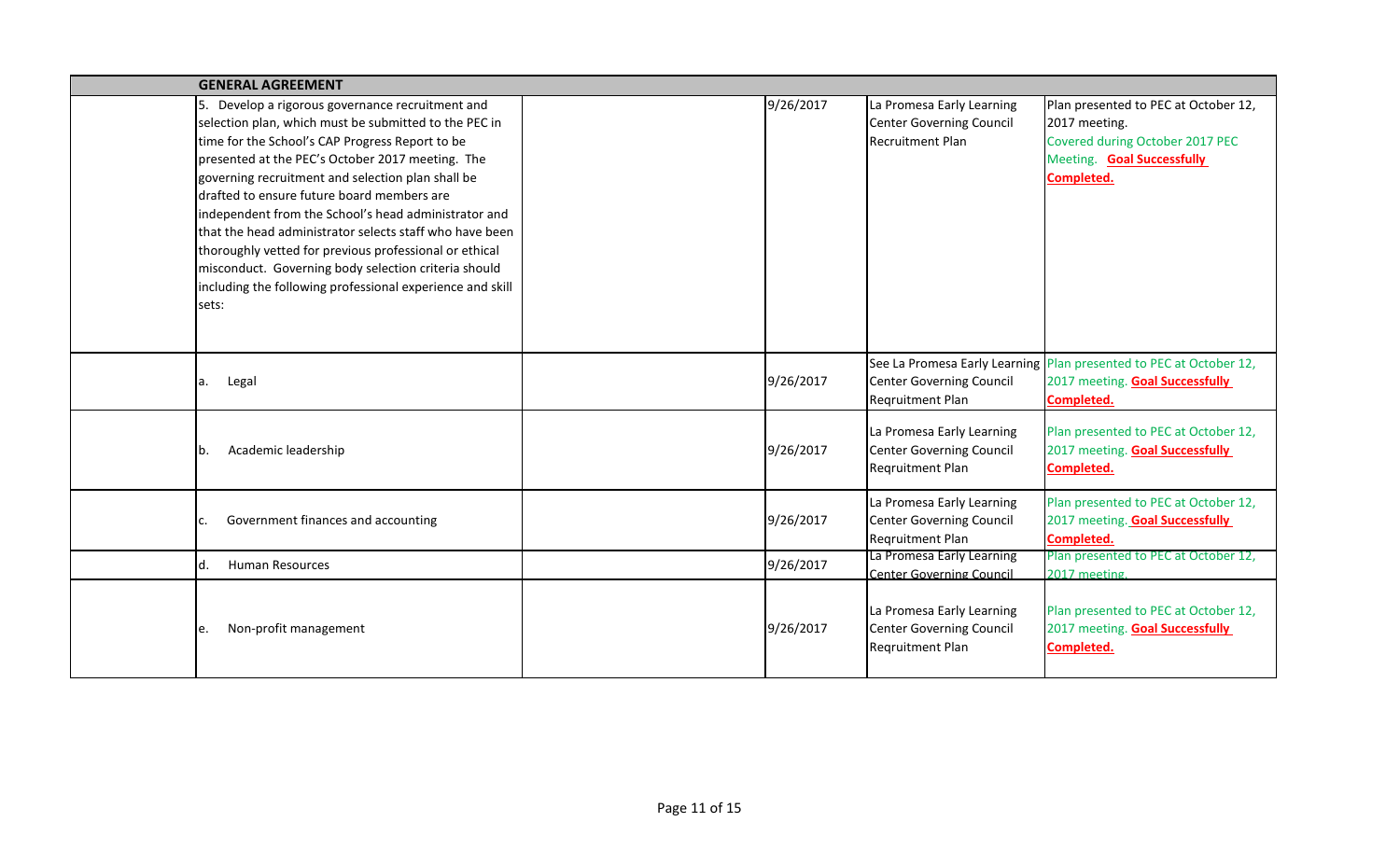|     | <b>GENERAL AGREEMENT</b>                                                                                                                                                                                                                                                                             |  |                         |                                                                                                                                                                                                    |                                                                                                                                                                                                                                               |  |
|-----|------------------------------------------------------------------------------------------------------------------------------------------------------------------------------------------------------------------------------------------------------------------------------------------------------|--|-------------------------|----------------------------------------------------------------------------------------------------------------------------------------------------------------------------------------------------|-----------------------------------------------------------------------------------------------------------------------------------------------------------------------------------------------------------------------------------------------|--|
| 16. | Revise school bylaws to establish appropriate board<br>membership terms and to reflect the new recruitment<br>and selection process. These revisions must be approved<br>by the governing counsel and must be submitted to the<br>PEC in time for document submittal for the October PEC<br>meeting. |  | 12/27/2017<br>3/20/2018 | Minutes of LPELC's Governing   meeting.<br>Coucil, December 27, 2016.<br>Governing Council's First<br>Restated Bylaws<br>March 2018 GC Agenda<br>March 2018 GC Minutes<br>Revised Bylaws (3.20.18) | Presented to PEC at October 12, 2017<br>Revised during March GC meeting to<br>amend recruitment committee<br>language as per CSD request.<br>Covered during April 2018 PEC Meeting.<br><b>Goal Successfully Completed.</b>                    |  |
|     | All of the school's governing body members must<br>complete a 2 day training (16 hours) provided by PED on<br>or before August 30.                                                                                                                                                                   |  | August 15 & 16,<br>2017 | Email from CSD from Icela<br>Pelayol September 1, 2017<br>letter from Mr. Munoz to Ms.<br>Poulos<br><b>Mentorship Plan for Andrew</b><br><b>Mathis</b>                                             | An update was provided at the October<br>12 PEC meeting. A. Mathis joined the<br>board in the fall and is undergoing<br>required training. He is scheduled for<br>June 2018 new board member training.<br><b>Goal Successfully Completed.</b> |  |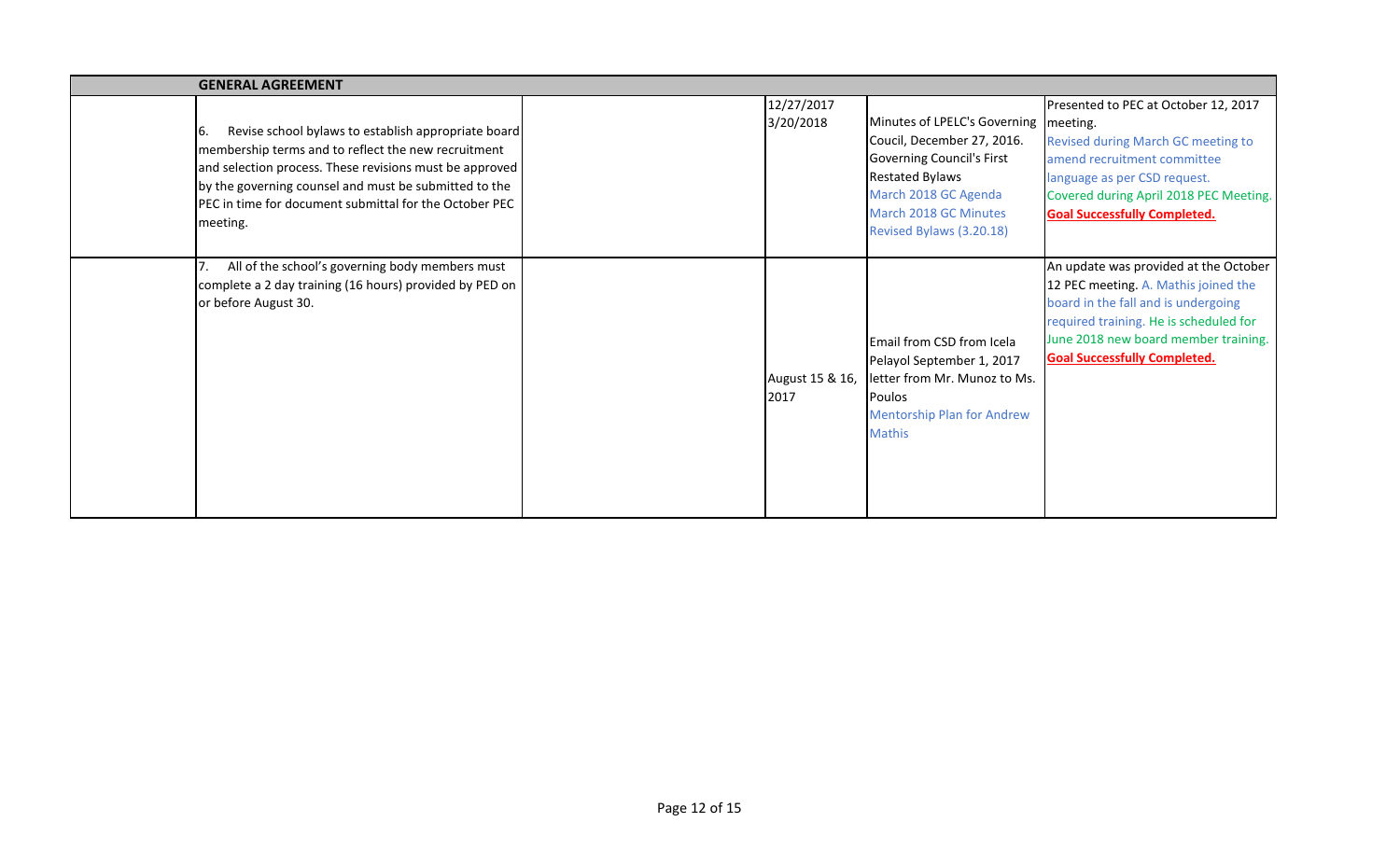| <b>GENERAL AGREEMENT</b>                                                                                                                                                                                                                                                                                                                                                                                                                                                                                                                                                                                                                                        |           |                                                                                                                                                |                                                                                                                                                                                                                                                                                                                                                                                                                                                                                           |  |  |  |  |
|-----------------------------------------------------------------------------------------------------------------------------------------------------------------------------------------------------------------------------------------------------------------------------------------------------------------------------------------------------------------------------------------------------------------------------------------------------------------------------------------------------------------------------------------------------------------------------------------------------------------------------------------------------------------|-----------|------------------------------------------------------------------------------------------------------------------------------------------------|-------------------------------------------------------------------------------------------------------------------------------------------------------------------------------------------------------------------------------------------------------------------------------------------------------------------------------------------------------------------------------------------------------------------------------------------------------------------------------------------|--|--|--|--|
| For at least the next two years, the school must<br>contract to have a third party work with the board to<br>develop an evaluation tool and train the governing<br>board on how to appropriately evaluate the principal<br>and how to evaluate their own performance. The<br>evaluation must address academic and financial<br>performance, governance, and leadership of both the<br>principal and the board. The external contractor must<br>be approved by the PEC. The contractor must be<br>approved by the governing council and that person's<br>credentials must be submitted to the PEC in time for<br>document submittal for the October PEC meeting. | 2/27/2018 | February 2018 GC Agenda<br>February 2018 GC Minutes<br><b>Head Administrator</b><br><b>Evaluation DRAFT</b><br><b>GC Self-Evaluation DRAFT</b> | The Governance Council contracted<br>with Shelly Cherrin of Advance NM. This<br>was approved at the October 2017 PEC<br>meeting. The tool was approved by the<br>GC during the February 27 meeting.<br>Training is scheduled for April 2018.<br>Training provided by Shelly Cherrin in<br>May 2018 and formal evaluations are<br>scheduled for June 2018- will be<br>facilitated by Julian Munoz and board<br>with assistance from Shelly Cherrin.<br><b>Goal Successfully Completed.</b> |  |  |  |  |
| <b>FINANCIAL GOALS</b>                                                                                                                                                                                                                                                                                                                                                                                                                                                                                                                                                                                                                                          |           |                                                                                                                                                |                                                                                                                                                                                                                                                                                                                                                                                                                                                                                           |  |  |  |  |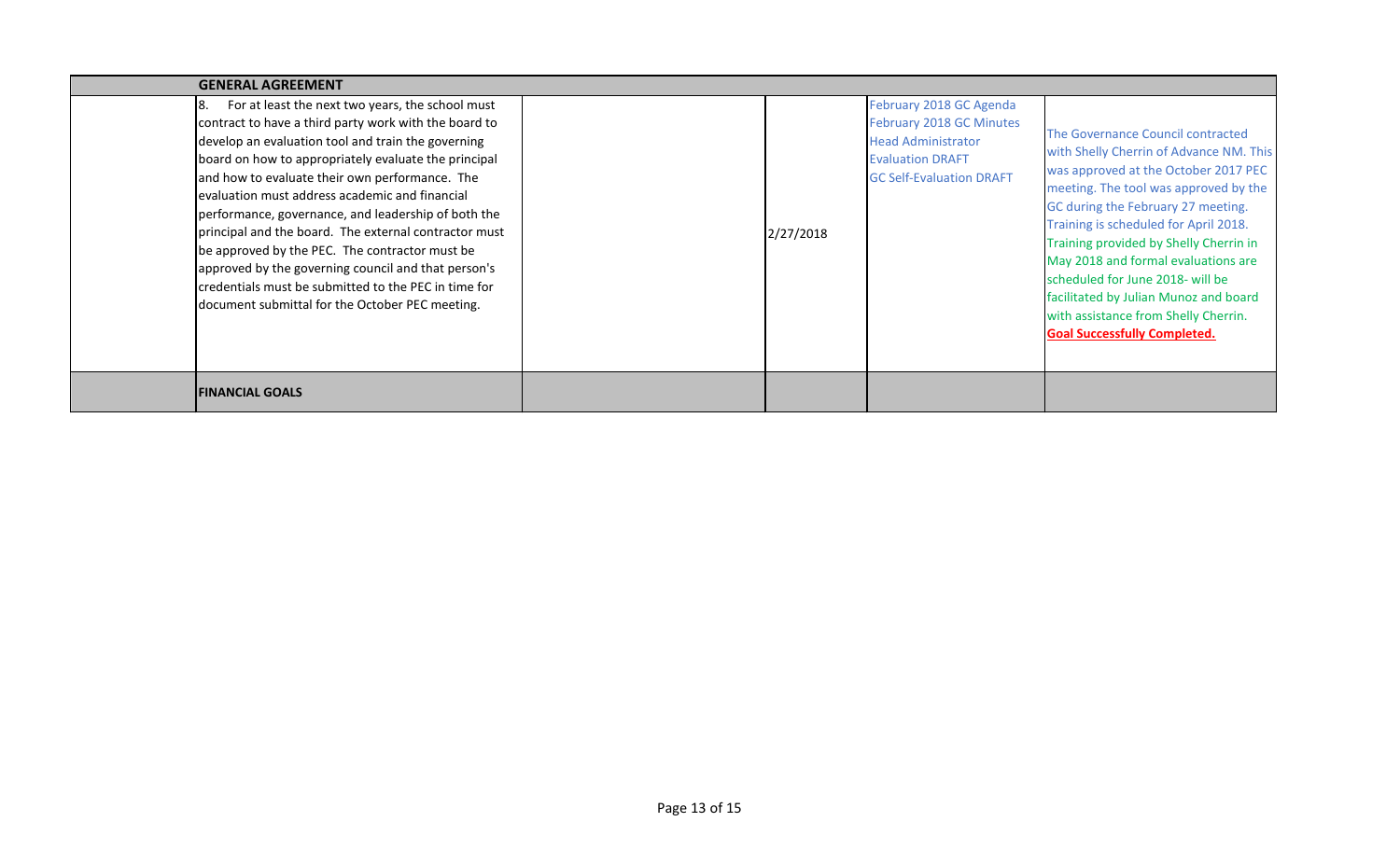| <b>GENERAL AGREEMENT</b>                                                                       |                                           |            |                              |                                                                          |
|------------------------------------------------------------------------------------------------|-------------------------------------------|------------|------------------------------|--------------------------------------------------------------------------|
| The school will demonstrate compliance with the FY                                             | The school will demonstrate compliance    |            |                              |                                                                          |
| 2016 financial audit plan and financial improvement plan by requesting a report from the audit |                                           |            |                              |                                                                          |
| through a site visit report after a site visit conducted by                                    | bureau and school budget bureau to be     |            |                              | Current FIP sent to D. Craig on                                          |
| School Budget and Financial Analysis Bureau.                                                   | presented at the October meeting of PEC   |            |                              | 3/29/2018. Plan is going to include                                      |
|                                                                                                | or, if no one is available from PED to    |            |                              | actions the school will continue to take                                 |
|                                                                                                | present this report, the business manager |            |                              | to address FY 16 and FY 17 findings in                                   |
|                                                                                                | of the school will present information to |            |                              | order to work toward having a clean                                      |
|                                                                                                | the PEC.                                  |            |                              | audit and eventually regain control of                                   |
|                                                                                                |                                           |            |                              | BoF.                                                                     |
|                                                                                                |                                           |            |                              | All funding lost to alleged                                              |
|                                                                                                |                                           |            |                              | embezzlement recovered during May                                        |
|                                                                                                |                                           |            |                              | 2018. Informal conversation has                                          |
|                                                                                                |                                           |            |                              | revealed the potential of the school                                     |
|                                                                                                |                                           |            |                              | regaining its BoF as early as July 2018.                                 |
|                                                                                                |                                           |            | Email correspondence with DO | To date the PED has not responded to                                     |
|                                                                                                |                                           |            | <b>RE: Financial Report</b>  | the School's proposed financial audit                                    |
|                                                                                                |                                           |            |                              | plans, however, Mr. Michael Vigil, Jr. is                                |
|                                                                                                |                                           |            |                              | in communication with Director Craig                                     |
|                                                                                                |                                           |            |                              | and understands there are currently                                      |
|                                                                                                |                                           |            |                              | no concerns about the School's                                           |
|                                                                                                |                                           |            |                              | business operations. Mr. Vigil has                                       |
|                                                                                                |                                           |            |                              | been available and presented at the<br>October 2017, April 2018 and June |
|                                                                                                |                                           |            |                              | 2018 meetings to present the School's                                    |
|                                                                                                |                                           |            |                              | financial information. The School has                                    |
|                                                                                                |                                           |            |                              | not received any notification from the                                   |
|                                                                                                |                                           |            |                              | PEC or NMPED that it has not complied                                    |
|                                                                                                |                                           | 9/28/2017  |                              | with this goal. GOAL SUCCESSFULLY                                        |
|                                                                                                |                                           | 10/12/2017 |                              | <b>COMPLETED.</b>                                                        |
|                                                                                                |                                           | 3/29/2018  |                              |                                                                          |
|                                                                                                |                                           |            |                              |                                                                          |
|                                                                                                |                                           |            |                              |                                                                          |